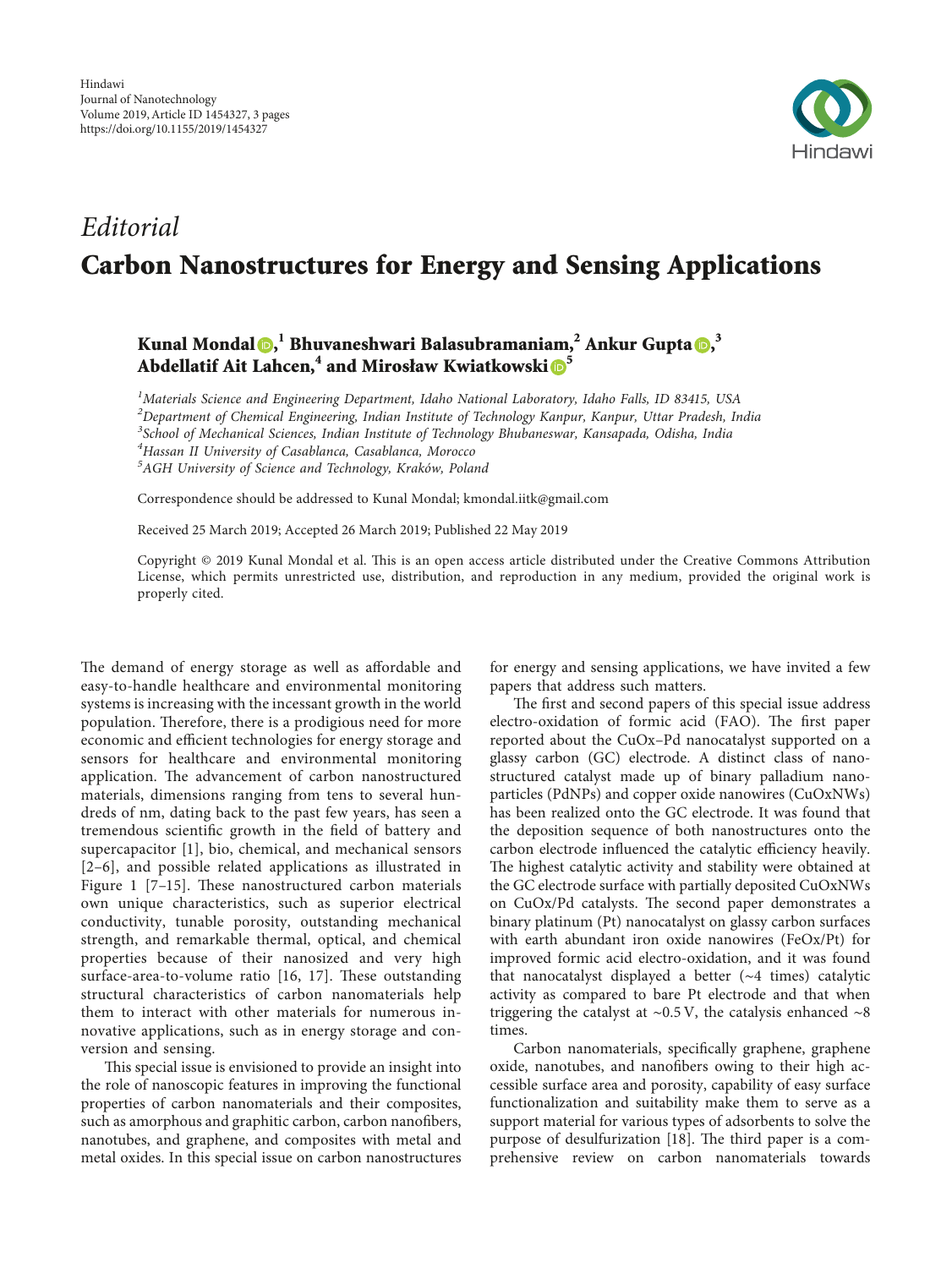<span id="page-1-0"></span>

Figure 1: Applications of carbon nanostructures.

adsorptive desulfurization of fuels. The paper also describes the current trends in industrial desulfurization and its restrictions.

The fourth paper in this issue offers an original research on dye-sensitized solar cell (DSC) fabrication using carbon nanotube paints. The research confirms that it can generate power from absorbed photons on electrode surfaces and, however, was unable to obtain high fill factor (FF). It has also been explained that the possible reason could be the high leakage current in the device and high internal resistance involved during fabrication of the cells. The probable application of this type of paint-type DSCs will be in the electronic wallpaper, window glass, and furniture, wherever the carbon paint can be used.

The last paper is about the green synthesis of luminescent quantum dots of carbon from lemon juice using the one-pot simple hydrothermal method. The obtained quantum carbon dots (C-dots) were fully characterized using different complementary characterization techniques. The interesting discovery in this paper is that Cdots have strong green light emission with 14.86–24.89% quantum yield range as a function of hydrothermal temperatures. These outcomes propose that the carbon dots could find potential applications in the field of optoelectronic and bioimaging.

This editorial encourages students, researchers, scientists, and engineers to conduct energetic multidisciplinary and collaborative research focused on applications and new insights into the carbon family and nanostructured carbon materials.

#### Conflicts of Interest

The editors declare no conflicts of interest.

#### Acknowledgments

The editors want to acknowledge all the referees who participated for reviewing articles for this special issue.

> Kunal Mondal Bhuvaneshwari Balasubramaniam Ankur Gupta Abdellatif Ait Lahcen Mirosław Kwiatkowski

### References

- [1] K. Mondal, R. Kumar, and A. Sharma, "Metal-oxide decorated multilayered three-dimensional (3D) porous carbon thin films for supercapacitor electrodes," Industrial & Engineering Chemistry Research, vol. 55, no. 49, pp. 12569–12581, 2016.
- [2] M. A. Ali, K. Mondal, Y. Jiao et al., "Microfluidic immunobiochip for detection of breast cancer biomarkers using hierarchical composite of porous graphene and titanium dioxide nanofibers," ACS Applied Materials & Interfaces, vol. 8, no. 32, pp. 20570–20582, 2016.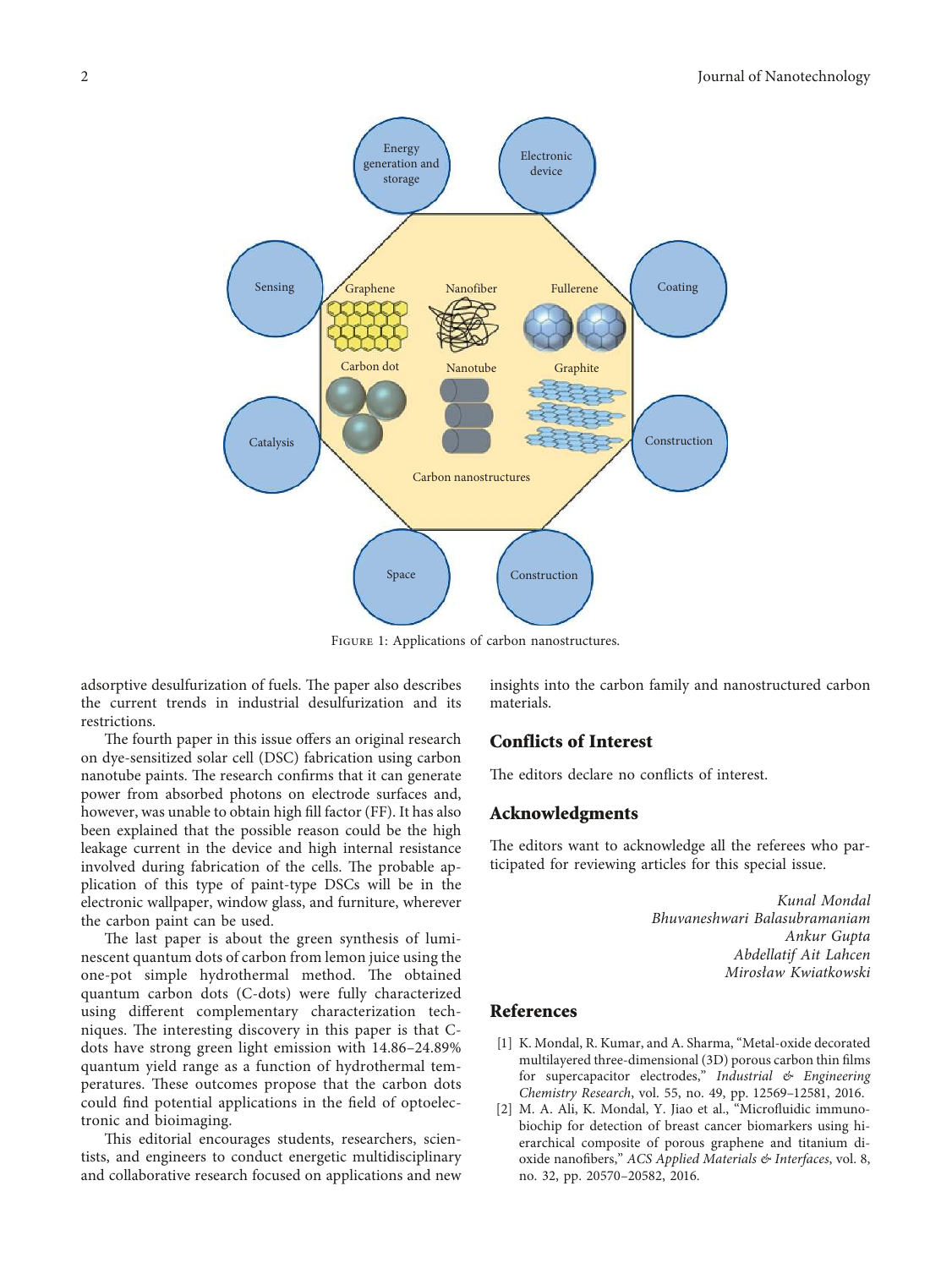- <span id="page-2-0"></span>[3] M. A. Ali, C. Singh, K. Mondal, S. Srivastava, A. Sharma, and B. D. Malhotra, "Mesoporous few-layer graphene platform for affinity biosensing application," ACS Applied Materials & Interfaces, vol. 8, no. 12, pp. 7646–7656, 2016.
- [4] K. Mondal, M. A. Ali, S. Srivastava, B. D. Malhotra, and A. Sharma, "Electrospun functional micro/nanochannels embedded in porous carbon electrodes for microfluidic biosensing," Sensors and Actuators B: Chemical, vol. 229, pp. 82–91, 2016.
- [5] M. A. Ali, K. Mondal, Y. Wang et al., "In situ integration of graphene foam-titanium nitride based bio-scaffolds and microfluidic structures for soil nutrient sensors," Lab on a Chip, vol. 17, no. 2, pp. 274–285, 2017.
- [6] K. Mondal, M. A. Ali, C. Singh, G. Sumana, B. D. Malhotra, and A. Sharma, "Highly sensitive porous carbon and metal/ carbon conducting nanofiber based enzymatic biosensors for triglyceride detection," Sensors and Actuators B: Chemical, vol. 246, pp. 202–214, 2017.
- [7] K. Mondal, S. Bhattacharyya, and A. Sharma, "Photocatalytic degradation of naphthalene by electrospun mesoporous carbon-doped anatase TiO<sub>2</sub> nanofiber mats," Industrial  $\mathfrak{G}$ Engineering Chemistry Research, vol. 53, no. 49, pp. 18900– 18909, 2014.
- [8] K. Mondal, J. Kumar, and A. Sharma, "Self-organized macroporous thin carbon films for supported metal catalysis," Colloids and Surfaces A: Physicochemical and Engineering Aspects, vol. 427, pp. 83–94, 2013.
- [9] S. Katiyar, K. Mondal, and A. Sharma, "One-step sol-gel synthesis of hierarchically porous, flow-through carbon/ silica monoliths," RSC Advances, vol. 6, no. 15, pp. 12298– 12310, 2016.
- [10] K. Mondal, J. Kumar, and A. Sharma, "TiO<sub>2</sub>-nanoparticlesimpregnated photocatalytic macroporous carbon films by spin coating," Nanomaterials and Energy, vol. 2, no. 3, pp. 121–133, 2013.
- [11] A. K. Srivastava, K. Mondal, K. Mukhopadhyay, N. E. Prasad, and A. Sharma, "Facile reduction of para-nitrophenols: catalytic efficiency of silver nanoferns in batch and continuous flow reactors," RSC Advances, vol. 6, no. 115, pp. 113981–113990, 2016.
- [12] B. Balasubramaniam, K. Mondal, K. Ramasamy, G. S. Palani, and N. R. Iyer, "Hydration phenomena of functionalized carbon nanotubes (CNT)/cement composites," Fibers, vol. 5, no. 4, p. 39, 2017.
- [13] J. B. Andrews, K. Mondal, T. V. Neumann et al., "Patterned liquid metal contacts for printed carbon nanotube transistors," ACS Nano, vol. 12, no. 6, pp. 5482–5488, 2018.
- [14] S. Singh, K. Mondal, and A. Sharma, "ZnO nanoparticle fortified highly permeable carbon/silica monoliths as a flowthrough media," Langmuir, vol. 33, no. 31, pp. 7692–7700, 2017.
- [15] N. Ben Messaoud, A. Ait Lahcen, C. Dridi, and A. Amine, "Ultrasound assisted magnetic imprinted polymer combined sensor based on carbon black and gold nanoparticles for selective and sensitive electrochemical detection of bisphenol A," Sensors and Actuators B: Chemical, vol. 276, pp. 304–312, 2018.
- [16] K. Mondal and A. Gupta, "Recent advances in carbon– semiconductor nanocomposites for water remediation," in Water Remediation, S. Bhattacharya, A. B. Gupta, A. Gupta, and A. Pandey, Eds., pp. 45–74, Springer, Singapore, 2018.
- [17] M. Kwiatkowski, A. Policicchio, M. Seredych, and T. J. Bandosz, "Evaluation of CO<sub>2</sub> interactions with S-doped nanoporous carbon and its composites with a reduced GO:

[18] X.-L. Liu, J.-X. Guo, Y.-H. Chu et al., "Desulfurization performance of iron supported on activated carbon," Fuel, vol. 123, pp. 93–100, 2014.